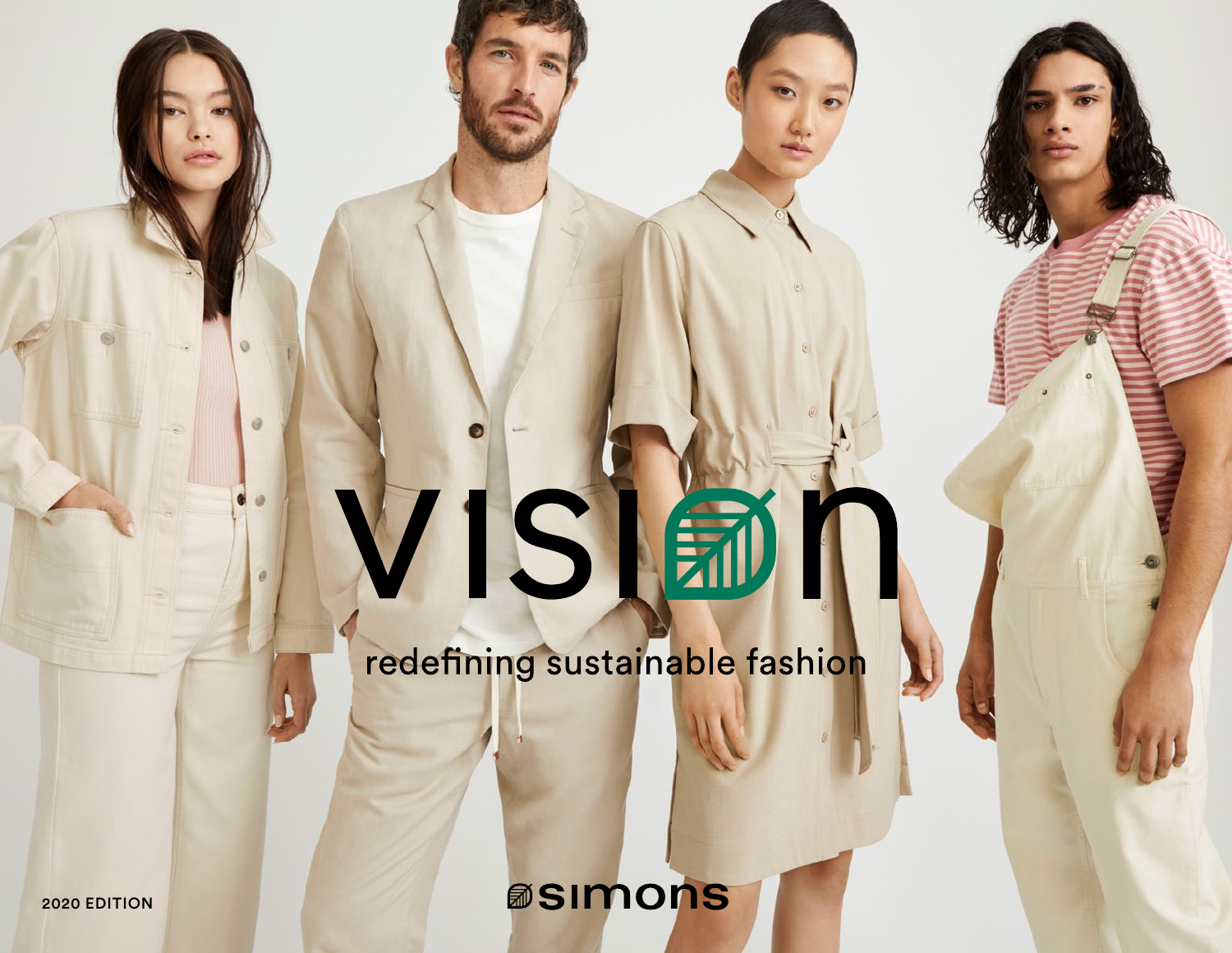"Always design a thing by considering it in its next larger context – a chair in a room, a room in a house, a house in an environment, an environment in a city plan."

— Eliel Saarinen (Finnish architect 1873-1950)

A s president of Simons, I might add – "a business in a community, an organization in an ecosystem."



Since 1840, five generations of my family have worked to build Canada's oldest private family business. Our greatest source of pride at Simons is to have always put our customers at the core of all our decisions. This commitment extends beyond our stores and fashion as our services connect us to the very heart of communities and ecosystems. It is why

we acknowledge the importance of our role in addressing the main issues and challenges of today: environmental and social responsibility.

Living and working in Canada is an immense privilege that comes with responsibilities, one of which is to be involved in our communities and help the environments in which we are so fortunate to live and work to thrive. As a private family business, Simons possesses a unique freedom compared to companies dependent on public investors. It is essential that we make good use of this independence. It's up to us to develop innovative solutions in the long run by focusing on our values and creativity while always having the aim of better serving our customers.

For over 20 years, we at Simons have been innovating to ensure our social responsibility and reduce our environmental footprint. Our initiatives include expanding our supply of organic and recycled fibres, multiplying our eco-social partnerships, and optimizing the energy consumption of our infrastructure. Many other changes must be made now if we want to continue to build a solid future for the generations to come.

The United Nations has long recognized the extent of the world's environmental problems, citing climate change as the most important issue of our time. It is necessary to be more conscientious of the resources we use and to re-evaluate our consumption. Simons operates at the heart of an industry whose consumption and production standards could be greatly improved. We are convinced that fashion can be a source of beauty while also being sustainable. As one of Canada's fashion leaders, we want to use this power in order to actively participate in the green movement and reach our ambitious goals. That's why, today, we are redefining the model of our environmental philosophy while maintaining what has built our identity: style, accessibility, and service.

VISION grew out of a desire to create a space where our social and environmental efforts could be highlighted and shared easily with you, our customers. We want to be a place where your purchases align with your values. We are determined to continue the honest and transparent dialogue that we have together. All of our company's future decisions will be analyzed and rigorously reassessed through the lens of VISION. Using this model, we are committed to making our carbon footprint and water consumption a priority.

Currently, our assortment constitutes over 90% of our environmental impact. The production and processing of raw materials is largely responsible for this number. By limiting our use of virgin materials as well as favouring low-impact fabrics and recycled fibres, we are aspiring to a model that significantly reduces our environmental footprint.

Additionally, we want to concentrate our efforts on our growing range of conscious products and welcome more brands into our social and environmental philosophy so that, eventually, each of our departments will contain an assortment that redefines sustainable fashion. We are continuing to find solutions regarding packaging, energy consumption, and transportation. Given the complex nature of our supply chain, collaborations with innovative textile suppliers and recycling experts will be crucial. These improvements, if adopted on a large scale, have the ability to significantly reduce our environmental footprint at the heart of the textile industry.

As we move as quickly as possible to implement immediate eco-friendly solutions, our approach remains a long-term commitment. We are motivated by the idea of embodying a business model that favours the longevity of pieces and circularity. Our goal? To encourage more thoughtful consumption habits in order to continue to diffuse fashion while respecting the planet. Accomplishing our mission while upholding our responsibilities as a company will require effort and determination. VISION will not be possible without the synergy of our ambitions and your support. Together, let's make Simons a leader in sustainable fashion.

Thank you,

PETER SIMONS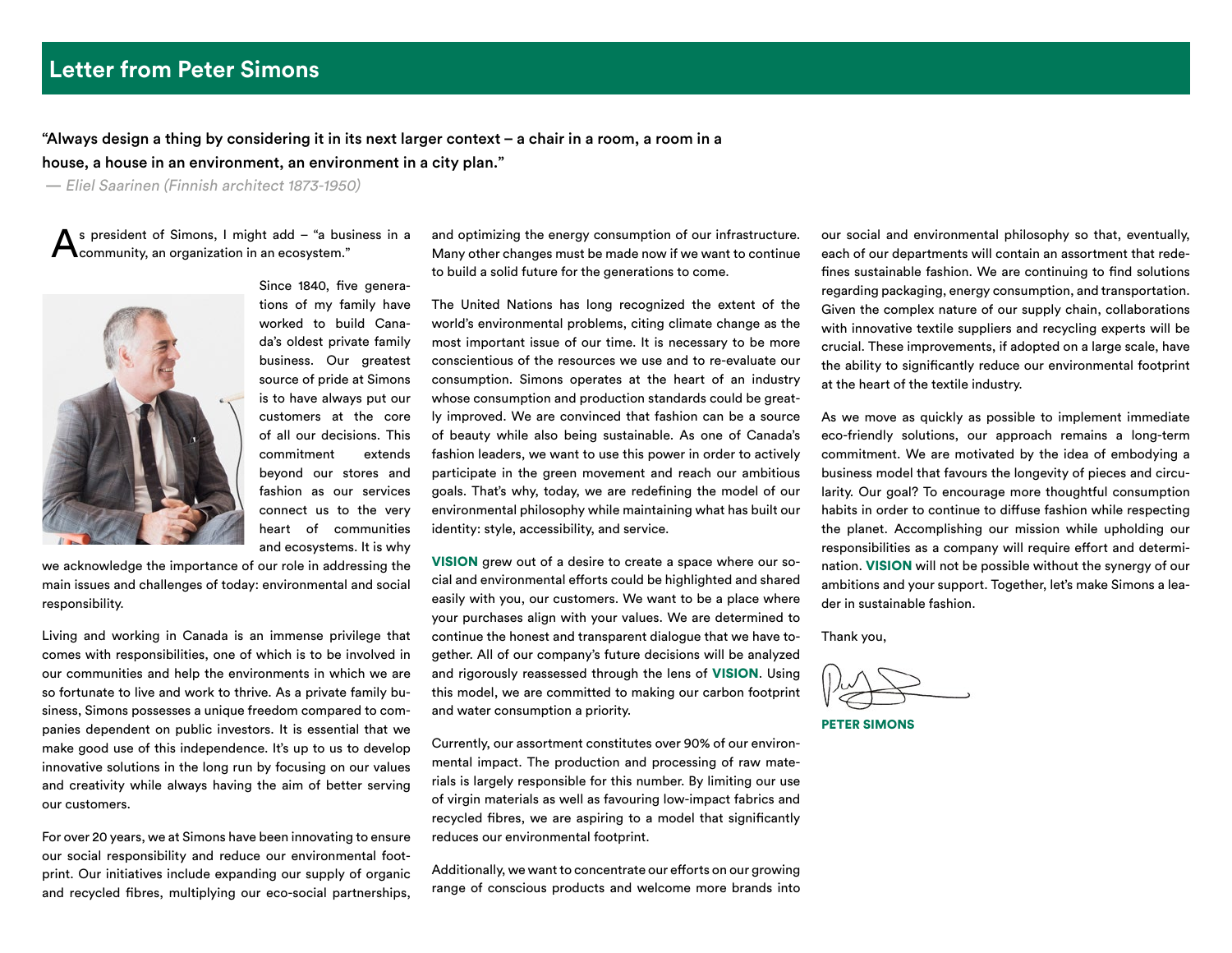# **Vision's Sustainability Pillars**

Creating and delivering sustainable value to our customers is fundamental to us. With this objective in mind, we are commited to making a lasting positive impact in our communities and in the different countries where our activities take place by focusing on two key pillars of sustainability – **social** and **environmental**. These pillars form the structure of our sustainability priorities as we acknowledge our role in addressing today's important social and environmental challenges.

# VISI翻N

redefining sustainable fashion



Social

- Embracing responsible business practices
- Supporting local communities
- Giving back to social causes
- Investing in local arts & culture
- Monitoring our supply chain
- Safeguarding workers' rights, conditions, and safety
- Protecting animal welfare



# Environmental

- Substantially reducing our environmental footprint
- $-$  Lowering our global CO<sub>2</sub> emissions and water usage
- Optimizing the energy consumption of our infrastructure
- Offering an ever-growing selection of eco-friendly products
- Using recycled or other sustainably sourced materials
- Supporting sustainable brands
- Encouraging circular design and longevity of wear through quality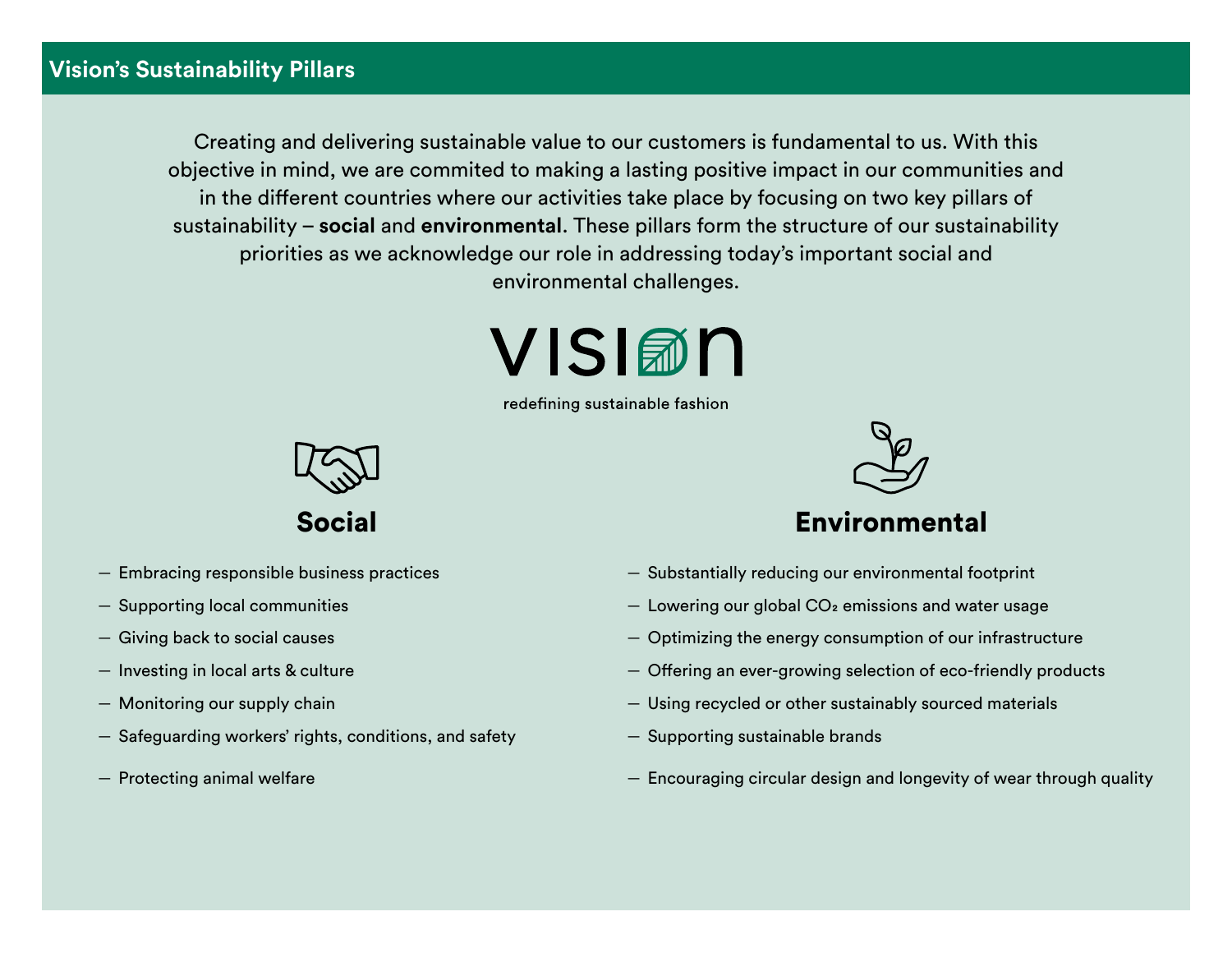# **Company Accomplishments We Are Proud Of**



# **Collecting** and recycling initiatives

in all of our stores and offices



# In 2018,

our Galeries de la Capitale store, located in Quebec, became the first net-zero store in Canada, producing over 1,000,000 kWh

of solar energy annually, enough to power 50 homes

Banned all use of Styrofoam cups and containers

code of labour with our suppliers dedicated to advancing the interests of workers in the apparel industry that's in line with the International Labour **Organization** 

Implemented a



#### In-store pantyhose recycling program in collaboration

with Swedish Stockings

# Since 2015,

LED lighting in all our new stores has reduced our electricity consumption by 40% Shipping emissions reduced by 50%

by shifting from truck to rail transportation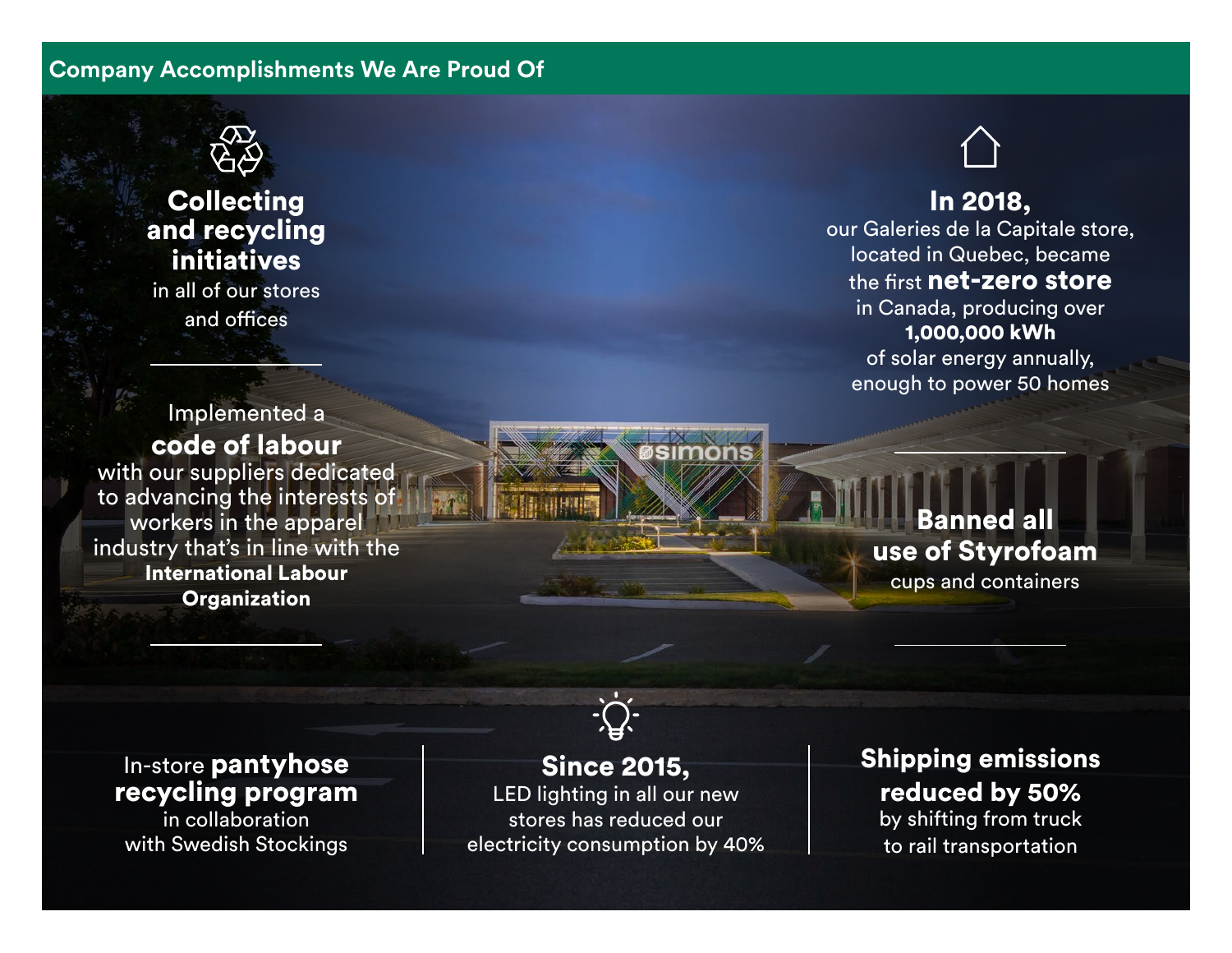#### **Redefining Sustainable Fashion Since 2006**



Began using organic cotton in our private labels in **2006**



Began using recycled polyester in our private labels

Began offering Forest Conscious TENCEL<sup>™</sup> Lyocell products in **2015**

Supports sustainable brands

like Tentree, Upcycle, Arvin Goods, and many more



#### More than 1.2 million plastic bottles

recycled by using REPREVE® polyester, saving the equivalent of **104,000 litres** of water, **73 barrels** of oil, and **32,000 kg** in CO₂ emissions

non-profit organization Canopy since **2014** to help protect the world's ancient and endangered forests

Provides an ever-expanding selection of reusable products to help eliminate single-use plastics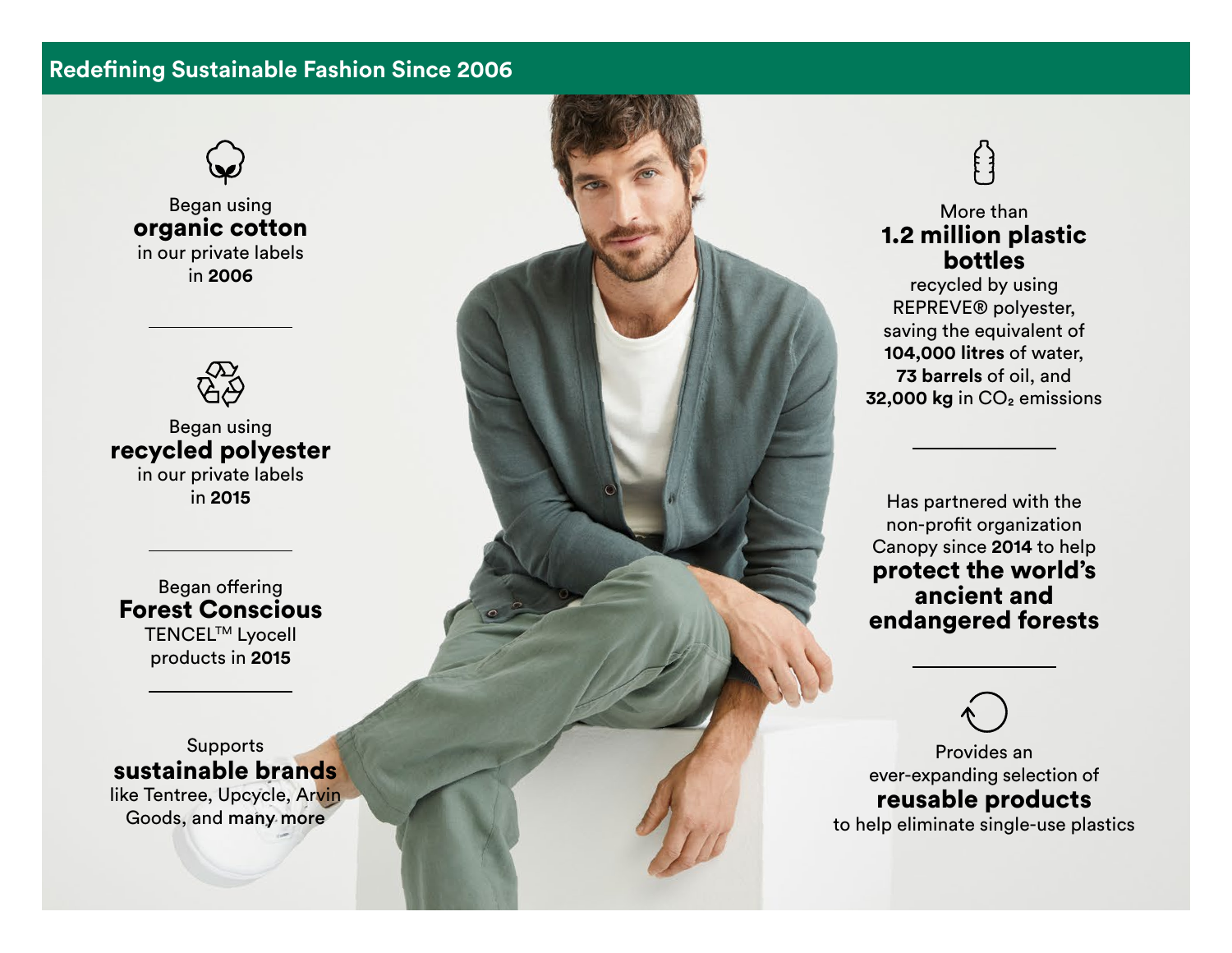# **Supporting Arts, Culture, and Community in Canada**

![](_page_5_Picture_1.jpeg)

# Installed urban beehives on four of our stores' roofs that produce over 60 kg of honey

![](_page_5_Picture_3.jpeg)

Exclusive Twik collection to help protect polar bears and save the sea ice

# FABRIQUE<sup>18</sup>

Supports small businesses by providing a new home for Canadian designers and creators

**Commissions** large-scale art installations by renowned Canadian

**IRE** 

**ARCTIC** 

artists for every new store

**Fondation** cancer du sein

Exclusive collection to support the Breast Cancer Foundation

![](_page_5_Picture_11.jpeg)

Exclusive Twik collection to support mental health service organizations that offer art therapy

Exclusive eco-friendly collection to help CPAWS in protecting Canada's natural habitats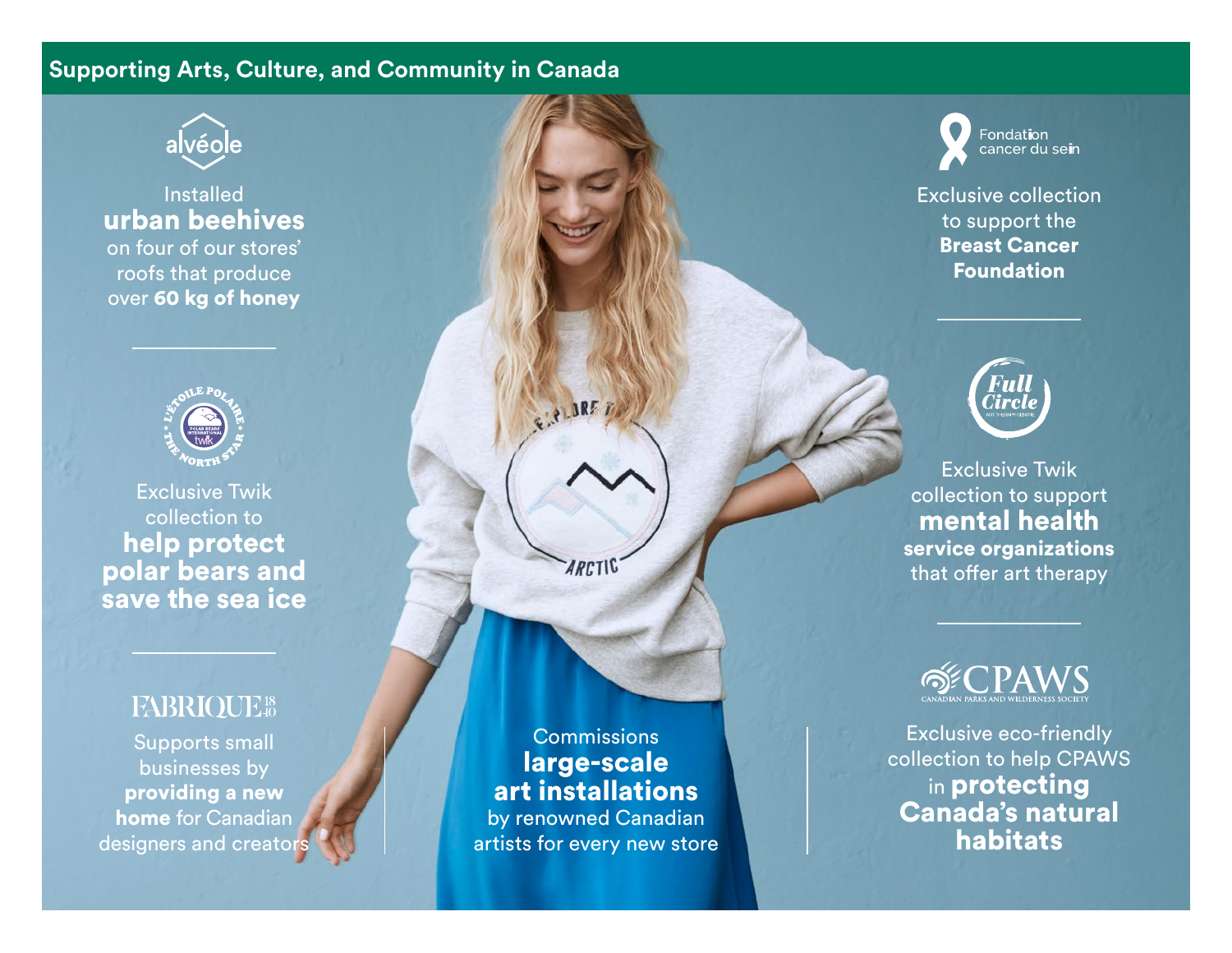**By 2025**, we will reduce the environmental impact of our corporate operations by increasing the use of recycled materials in customerfacing packaging and replacing single-use items with reusable options where possible. We will encourage our supply chain partners to do the same. We will continue to improve our energy consumption in new stores. We will provide our customers with solutions to achieve their own environmental goals through an ever-growing product offering, transparent communication, and guidance to help increase the longevity of clothing and the reduction of single-use items.

- Switch Simons-produced customer-facing single-use packaging over to recycled and fully recyclable or compostable materials
- Launch a private label vendor guide outlining strategies to reduce plasticbased materials and increase recycled content in supply chain packaging
- Offer reusable shopping bag options to customers, minimizing need for single-use plastic bags
- Lower Energy Use Intensity (EUI) in all new stores by at least 50% in comparison to baseline stores built before 2015
- Create a Vision destination online that showcases sustainable fashion alongside tools and tips for incorporating sustainability into the customer's everyday

![](_page_6_Picture_7.jpeg)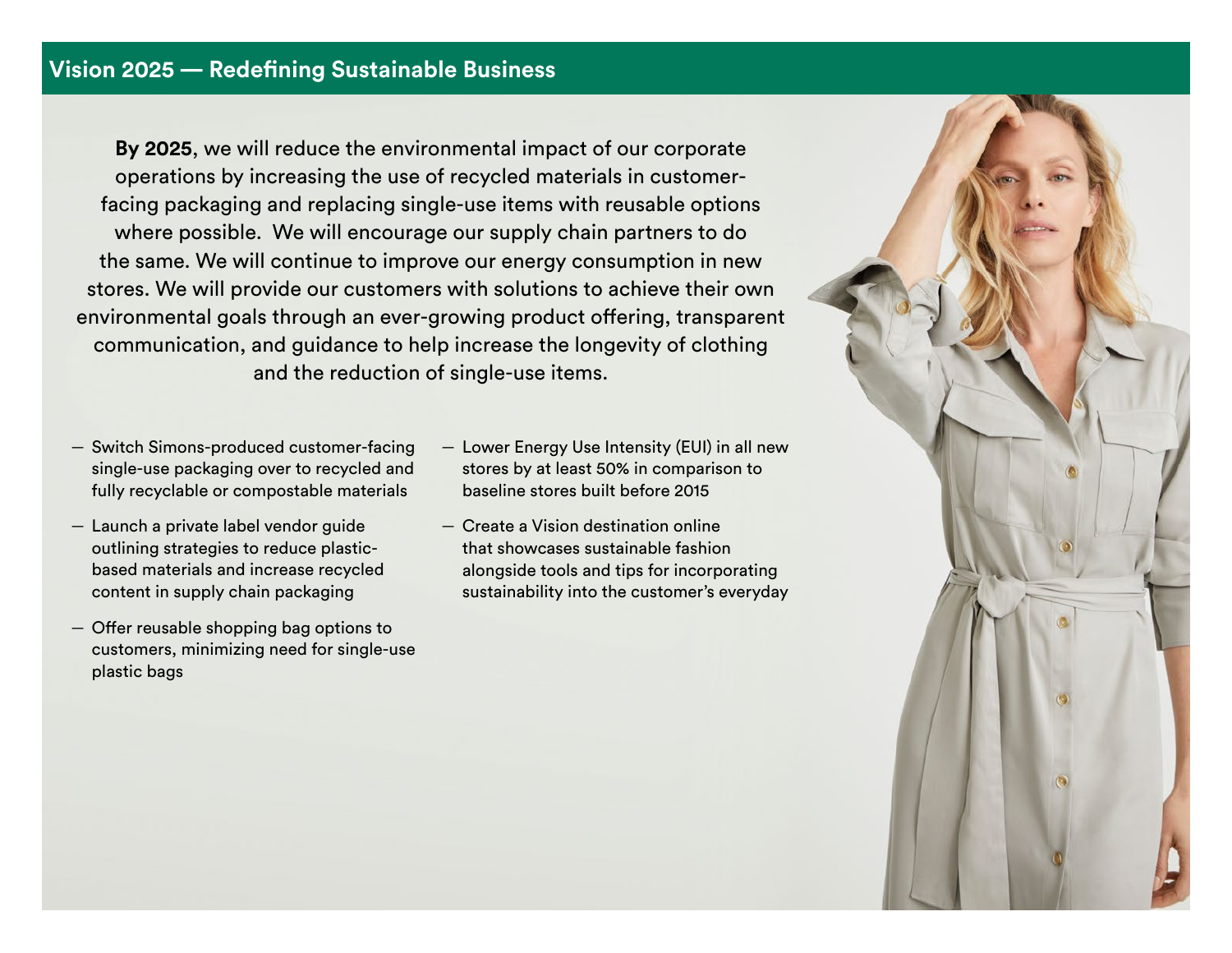### **Vision 2025 — Redefining Sustainable Fashion**

**By 2025**, we aim to substantially reduce the environmental impact of our product assortment by replacing conventional fabrics with their sustainable equivalents. We will keep accelerating our efforts to provide a thoughtful, innovative, and more eco-friendly selection that focuses on **reducing CO2 emissions and water usage**.

![](_page_7_Picture_2.jpeg)

- Replace 100% of our conventional cotton with its recycled or organic equivalent
- Replace 100% of our conventional polyester with its recycled equivalent
- Replace 100% of our conventional nylon with its recycled equivalent
- Source 100% of our man-made cellulosic fibres (such as lyocell, modal, and viscose) from sustainable wood sources or from next generation solutions containing recycled or agricultural residue content
- Eliminate use of virgin cashmere and provide a growing selection of alternate materials, such as recycled cashmere and other high-end fibres with lower environmental impact
- Eliminate use of fur
- Favour circular design practices that prioritize low-impact fibres, longevity of wear through timeless, high-quality design, and ease of recyclability through mono-fibre textiles
- Seek out factories using renewable energy and closed-loop water processes
- Keep up to date with the latest technologies and innovative materials to continue driving our sustainability work forward
- Continue to engage in diverse social initiatives within our communities and with our suppliers around the world